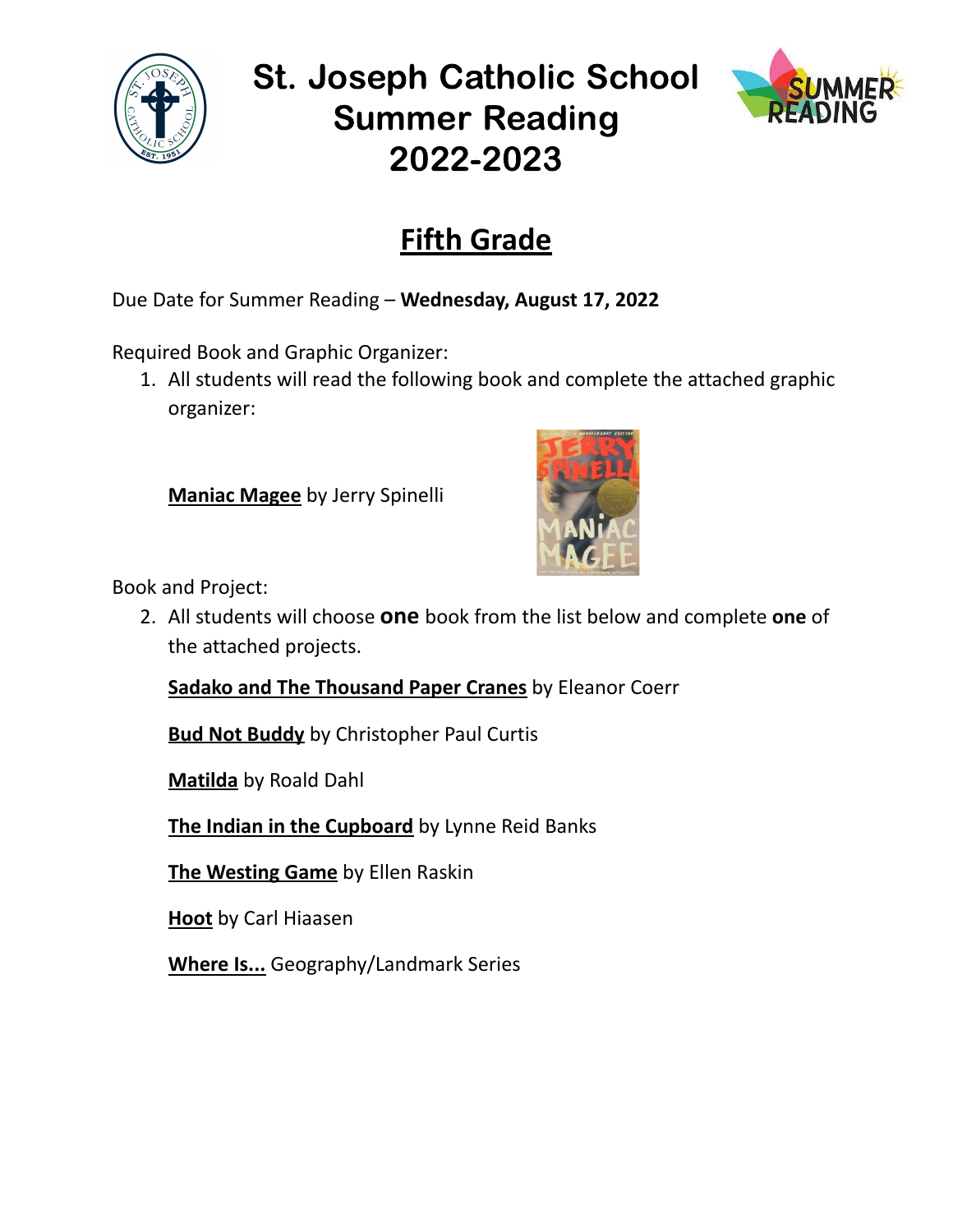Fiction Topic Sentence (exposition): Summary Who wrote the story? 

What did the character want and/or what is the conflict?

But, what was the problem (rising action)?

So, how is the problem resolved (climax)?

What now (falling action)?

How does it end? Is it happily ever after? (Resolution)